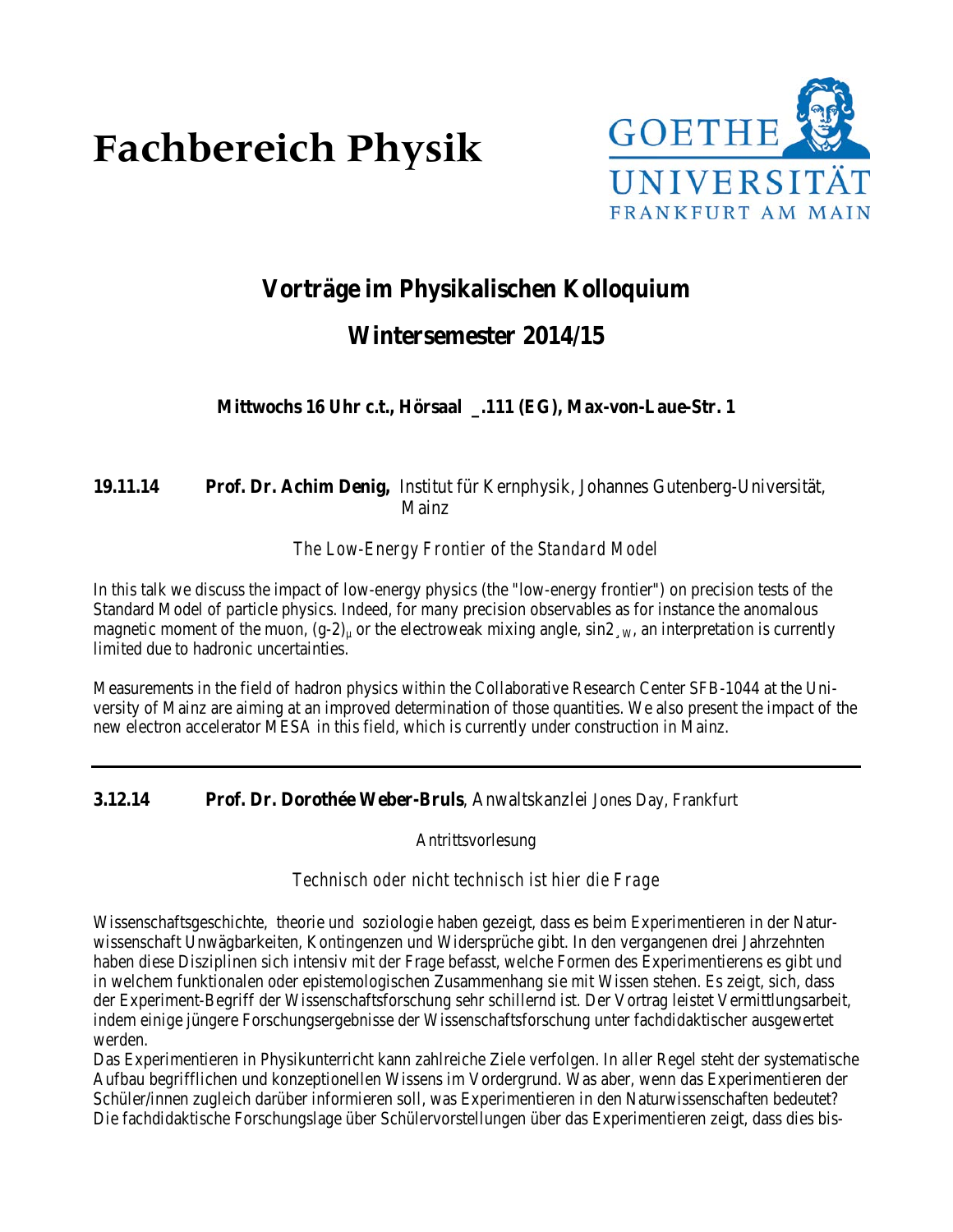lang kaum gelingt. Ein Grund ist, dass experimentbezogene Lernumgebungen i.d.R. stark vorstrukturiert sind. Die starke Steuerung verfolgt das Ziel, Sicherheit bezüglich des Ablaufs und der Resultate herzustellen, so dass ein anderes Bild als oben erwähnt gezeichnet wird.

## **10.12.14 Prof. Dr. Dietmar Höttecke**, Universität Hamburg

#### *Experimentieren in naturwissenschaftlicher Forschung und im Physikunterricht*

Wissenschaftsgeschichte, -theorie und -soziologie haben gezeigt, dass es beim Experimentieren in der Naturwissenschaft Unwägbarkeiten, Kontingenzen und Widersprüche gibt. In den vergangenen drei Jahrzehnten haben diese Disziplinen sich intensiv mit der Frage befasst, welche Formen des Experimentierens es gibt und in welchem funktionalen oder epistemologischen Zusammenhang sie mit Wissen stehen. Es zeigt, sich, dass der Experiment-Begriff der Wissenschaftsforschung sehr schillernd ist. Der Vortrag leistet Vermittlungsarbeit, indem einige jüngere Forschungsergebnisse der Wissenschaftsforschung unter fachdidaktischer ausgewertet werden.

Das Experimentieren in Physikunterricht kann zahlreiche Ziele verfolgen. In aller Regel steht der systematische Aufbau begrifflichen und konzeptionellen Wissens im Vordergrund. Was aber, wenn das Experimentieren der Schüler/innen zugleich darüber informieren soll, was Experimentieren in den Naturwissenschaften bedeutet? Die fachdidaktische Forschungslage über Schülervorstellungen über das Experimentieren zeigt, dass dies bislang kaum gelingt. Ein Grund ist, dass experimentbezogene Lernumgebungen i.d.R. stark vorstrukturiert sind. Die starke Steuerung verfolgt das Ziel, Sicherheit bezüglich des Ablaufs und der Resultate herzustellen, so dass ein anderes Bild als oben erwähnt gezeichnet wird.

#### **14.01.15 Prof. Dr. Francesco Sannino**, University of Southern Denmark, Odense

### *Beyond Quantum Chromo Dynamics: A Composite Universe*

Circa 95% of the universe is made of unknown forms of matter and energy, while to describe the remaining 5% one needs at least three fundamental forces, i.e. Quantum Electrodynamics (QED), Weak Interactions and Quantum Chromo Dynamics (QCD). Furthermore strong interactions are responsible for creating the bulk of the bright mass, i.e. the 5%. It is therefore natural to expect that to correctly describe the rest of our universe while providing a sensible link to the visible component new forces will soon emerge. For example the standard model sector responsible for breaking the electroweak symmetry spontaneously could be replaced by a new and more natural strongly coupled sector. Another interesting avenue is the possibility that dark matter itself, as the ordinary proton and neutron, is not an elementary particle but rather a state composed by new strongly coupled matter. I will argue that models of composite dynamics are indeed primary candidates for a better understanding of the origin of bright and dark matter in Nature. I will also show that we can make clear and falsifiable predictions for the Large Hadron Collider experiment as well as dark matter direct experiments searches. Understanding strong dynamics is therefore crucial to construct phenomenologically relevant extensions of the standard model of particle interactions, and ultimately being able to describe our Universe.

#### **21.01.15 Prof. Dr. Stefan Weinzierl**, Institut für Physik (ThEP), Universität Mainz

### *From Yang-Mills to Gravity*

It is well known that in the perturbative regime scattering amplitudes in gauge theories and gravity may be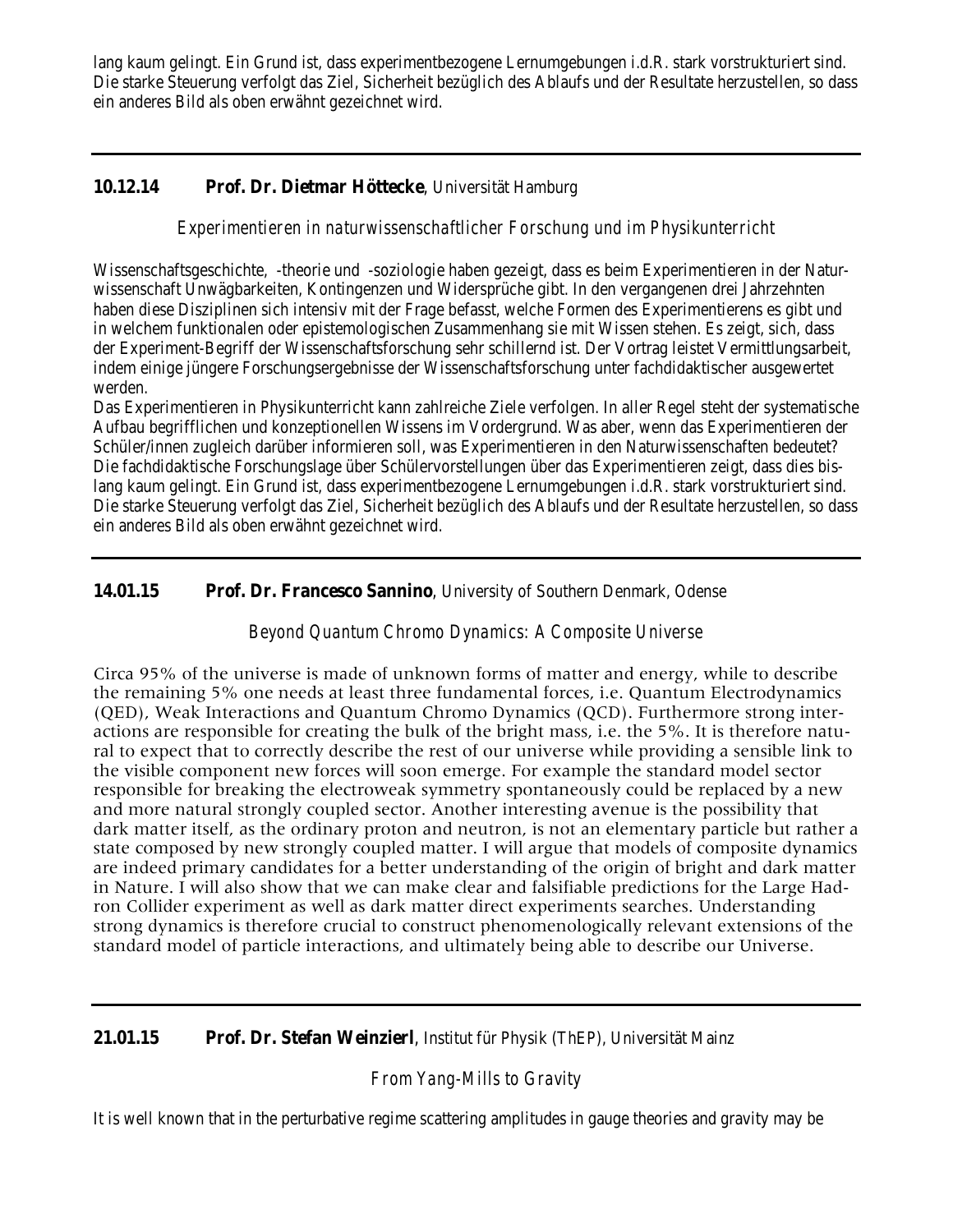computed from Feynman diagrams. However, as the number of legs and loops increases, such a computation becomes more and more complicated, although the final result is often very simple. This is an indication that not all symmetries and mathematical structures of the problem have been identified. I will discuss recent progress on hidden mathematical structures in scattering amplitudes and report on interesting connections between scattering amplitudes in gauge theories and gravity and the role the n-punctured Riemann sphere plays in this context for tree amplitudes.

#### **28.01.15 Prof. Dr. Dieter Schuch**, Institut für Theoretische Physik, Goethe-Universität, Frankfurt am Main

*Was die Welt im Innersten zusammenhält – Is it linear, nonlinear or even both?*

Quantum mechanics is, so far, the most successful theory scientifically as well as economically. Mathematically, it is linear, time-reversal and conservative. However, our everyday world is distinguished by a prevailing direction of time, dissipation of energy and phenomena (like the weather) that can rather be described in terms of nonlinear theories. Should physicists therefore have dual personalities, or is there a way out of this dilemma?

Extending quantum mechanics simply by adding nonlinear terms apparently does not solve the problem. Therefore, in this talk, a different approach will be presented, namely, a nonlinear (but linearizable) reformulation of quantum mechanics with the help of an "equation of motion" known for more than 250 years.

The advantages over linear theory are that information is gained, there is a straightforward extension to open dissipative systems as well as formal compatibility with other fields of physics. Such benefits are not possible along the lines of the established formalism of quantum mechanics. This will be demonstrated with examples from statistical thermodynamics via nonlinear dynamics and soliton theory through to Bose–Einstein condensates and cosmology. Finally, this approach also allows one to generate Pythagorean triples, a problem already known to and tackled by the Sumerians.

### **04.02.15 Prof. Dr.Johan Stiens,** ETRO, Vrije Universiteit Brussel

*Generic, label-free and immobilization-free bio-sensing of solvated biomolecules with (sub) THz waves*

In a solution comprising a solvent (predominantly water), buffers, and solvated biomolecules complex biophysical and biochemical interactions can take place due to the existence of permanent and induced charges, permanent and (induced) dipoles, hydrogen bonds, hydrophilic and hydrophobic species, phonon vibrations which depend on the conformations and rigidity of the components, ... The dielectric response of this solution to EM waves in the (sub)-THz waves will dependent on the relative concentration of the individual components, but also on their interaction strengths. Any (tiny) change in the concentrations or interaction strength due to an external perturbation can be monitored with sub-THz waves, when one disposes over an ultra-sensitive biosensor which can cope with the high absorption properties of water in this frequency range.

In this presentation we will discuss the operation principle and the technological implementation of a novel generic, label-free, immobilization-free biosensor with world-record sensitivities in the sub-THz range for the characterization of micro and nano-liter liquids. A multitude of biological and pharmaceutical applications will be discussed ranging from monitoring antibody-antigen interactions, PCR reactions, protein crystallization, HPLC of pharmaceutical compounds. We will compare this novel measurement technology with commercial analytical instruments such a SPR, UV-